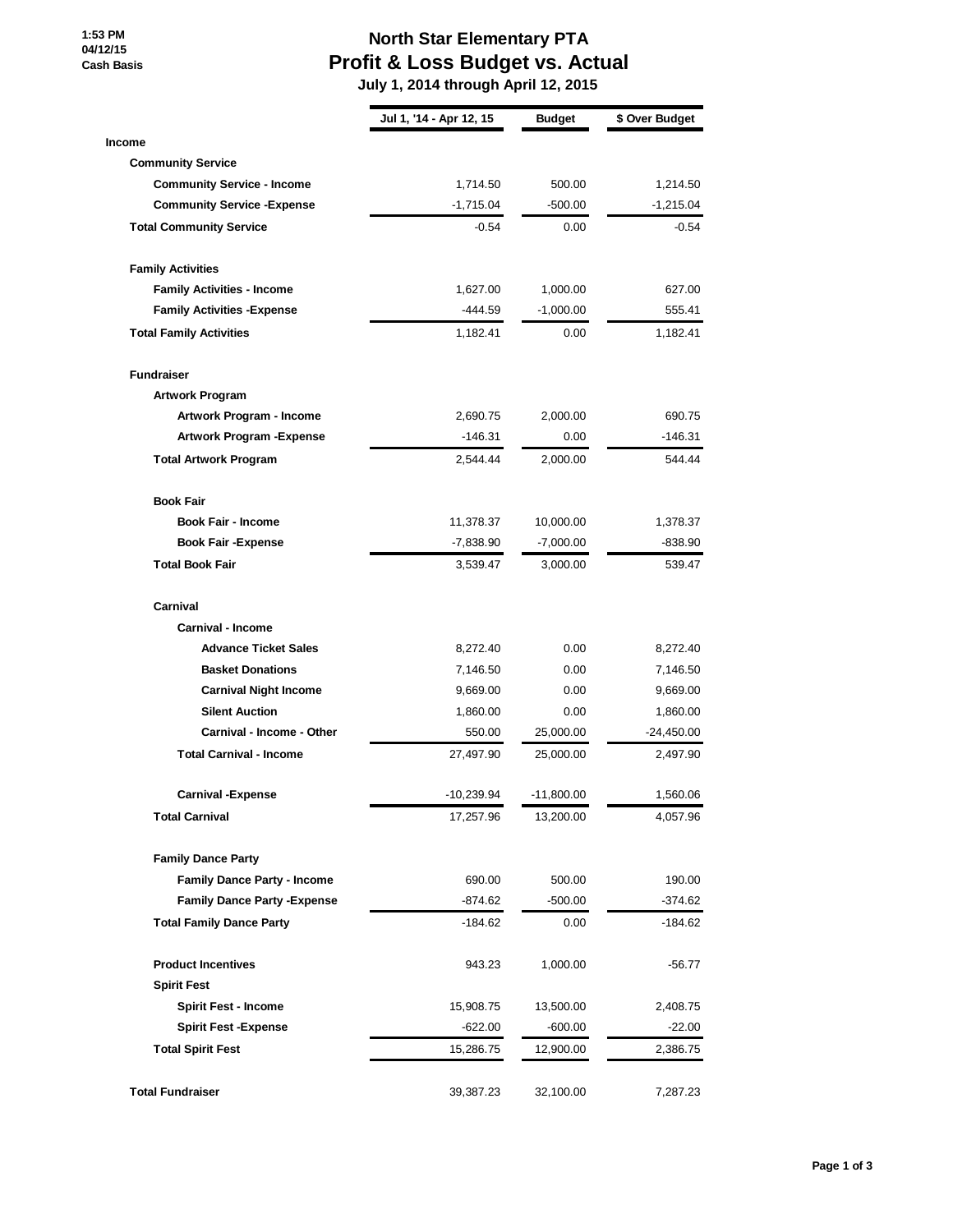## **North Star Elementary PTA Profit & Loss Budget vs. Actual July 1, 2014 through April 12, 2015**

**Jul 1, '14 - Apr 12, 15 Budget \$ Over Budget Interest Income** 9.96 7.00 2.96 **Membership Membership - Income** 2,465.00 2,800.00 -335.00 **Membership -Expense**  $-1,275.00$   $-1,500.00$   $225.00$ **Total Membership** 1,190.00 1,300.00 -110.00 **Spirit Wear Spirit Wear - Income 6,644.00 6,644.00 6,000.00 -1,356.00 Spirit Wear -Expense**  $-4,842.22$   $-6,400.00$   $1,557.78$ **Total Spirit Wear** 201.78 1,600.00 201.78 201.78 **Staff Appreciation Staff Appreciation - Income** 814.00 750.00 64.00 **Staff Appreciation -Expense**  $-1,272.48$   $-2,250.00$  977.52 **Total Staff Appreciation**  $-458.48$   $-1,500.00$   $1,041.52$ **Yearbook Yearbook - Income** 25.00 8,550.00 -8,525.00 **Yearbook -Expense** 0.00 -7,500.00 7,500.00 **Total Yearbook** 25.00 1,050.00 -1,025.00 **Total Income** 8,580.36 **43,137.36** 34,557.00 8,580.36 **Expense Academic Competition Math Olympiad** 109.00 109.00 109.00 0.00 **National Geography Bee** 100.00 100.00 0.00 0.00 **Spelling Bee** 130.00 130.00 0.00 **Stock Market 175.00** 175.00 **0.00 0.00 Total Academic Competition** 614.00 514.00 514.00 514.00 514.00 0.00 **Charitable Assistance** 174.00 **Copy/Printing 259.12 500.00 -240.88 Family Fitness Family Fitness 1.000** 50.00 **50.00** -50.00 **Field Day** 0.00 375.00 -375.00 **Fifth Grade Activities 1,200.00**  $\frac{1}{200.00}$  -1,200.00 **Garden Committee** 540.14 500.00 40.14 **Health and Wellness** 0.00 200.00 -200.00 **Instructional Support** 707.75 2,000.00 -1,292.25 **Insurance** 179.00 190.00 -11.00 **Post Office** 82.60 100.00 -17.40